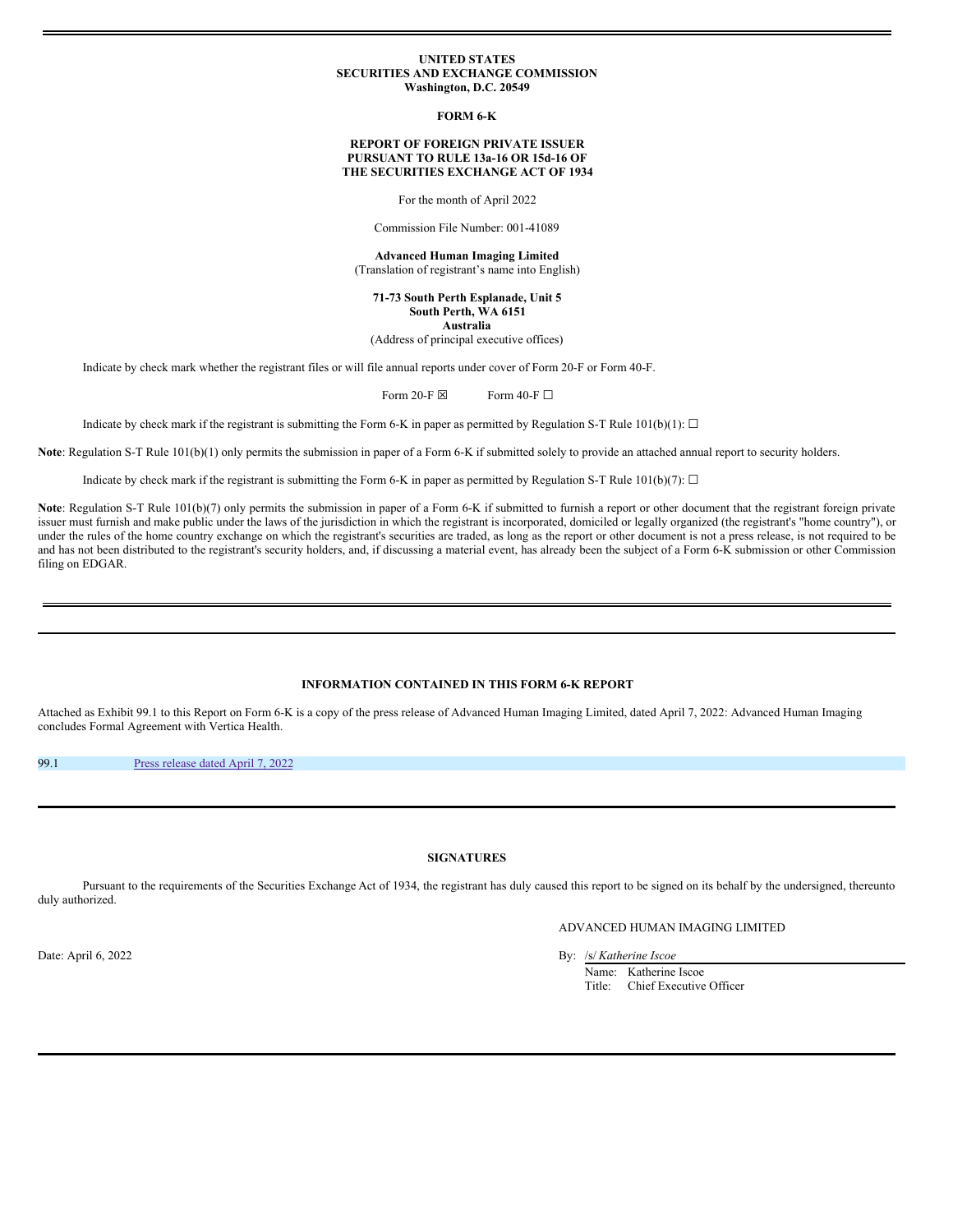

# **Advanced Human Imaging concludes Formal Agreement with Vertica Health**

<span id="page-1-0"></span>**Advanced Human Imaging Ltd** (ASX, NASDAQ: **AHI**) is pleased to update shareholders of the completion of the Master Services Agreement ("MSA" or "agreement") with South Africa based digital health platform **VERTICA Pty Ltd** ("**Vertica**").

The parties have executed the standard AHI MSA which entails the legal and contractual terms in which AHI agrees to grant Vertica the right to use AHI's licensed Software Development Kits (SDKs) for IOS and Android platforms for body circumference measurements, face scan measurements and related intellectual property once integrated into the Vertica application/platform.

The MSA incorporates the following information and guidelines: commercial undertakings, software development kit, end-user license, technology support, data processing agreement, fee schedule and professional services, including implementation support and training services, which are to be provided by AHI within the agreement with Vertica.

The initial term of the MSA is for one year from commencement and will automatically extend for subsequent consecutive periods each of equivalent length to the initial term. Early termination procedures are included for either party to the MSA.

The financial impact of this MSA on AHI cannot be currently quantified and there are no minimum order requirements contained in the agreement.

### **About Vertica Health**

Vertica is a digital health company that builds innovative health risk solutions for downstream customers. The team includes highly specialised and experienced scientists in medicine and engineering. Vertica has targeted Insurance and Occupational Safety markets, and has recently expanded into retail insurers, medical aids, global re-insurers and the mining industry. The company is in advanced stages with a number of these organisations to integrate the Vertica Solution and market-ready designs with target launches during the second half of 2022 and into 2023. Vertica is planning to conclude the integration of the AHI CompleteScan SDK by early Q2 2022 into their solution suite.

### **Vertica has three exciting health risk solutions that align with AHI's technology:**

Fatigue: Vertica uses night-time heart rate and accelerometer data to predict a user's sleepiness. The accuracy of this prediction is improved by cross-referencing with relevant peer-reviewed research. Using mathematical modelling, this technology can predict neurobehavioral deficits such as decreased motor skills and memory, critically important in such fields as aviation and medical surgery. Models were trained and validated using sleep deprivation, sleep restriction, simulated night work, napping and recovery sleep data. Combined with the data from AHI's CompleteScan technology, there is potential to reduce sleep deprivation's long-term health effects, including long-term increased risk of hypertension, diabetes, obesity, depression, heart attack, and stroke.

**Health risk management:** Vertica uses information from AHI's vital signs capture, including heart rate and heart rate variability measurements as well as data from AHI's BodyScan to predict several health risks including metabolic syndrome, cardiovascular and metabolic disease, depression and generalised anxiety disorder. Vertica strengthens these predictions by cross-referencing this information with peer-reviewed papers which investigate common blood biomarkers, blood pressure, fitness levels, anthropometry, insulin resistance and visceral fat.

> Advanced Human Imaging Ltd ACN 602 111 115 Postal Address: PO Box 190, South Perth WA 6951 Email: investors@ahi.tech

**ASX Announcement Thursday 7 th April 2022**



By combining these information sources, Vertica developed a risk model that predicts total cholesterol, HDL-c cholesterol, LDL-c cholesterol, triglycerides, and C-reactive protein (a marker of inflammation). Furthermore, this model can also estimate cardiorespiratory fitness, visceral adiposity index, lipid accumulation product (which uses waist circumference in the prediction model), 10-year risk of cardiovascular disease mortality and brachial-ankle pulse wave velocity (often used to estimate arterial stiffness and cardiovascular issues and other metabolic syndromes).

**Orthopaedic recovery:** Vertica uses the smartphone's accelerometer and gyroscope to measure joint mobility which can be used, for example, to measure the ability of a knee to extend and flex after orthopaedic surgery. Vertica has also automated a two-minute walking test to further assess mobility. Both are important to ensure timely intervention to catch problems during recovery, including the swelling effects of an infection. Vertica and AHI will look to expand this assessment and risk detecting tool once AHI's Musculoskeletal Assessment (MSK) tool is developed.

For more information on Vertica Health please visit: https://www.verticahealth.com/.

\*This announcement has been approved by the board of Advanced Human Imaging Limited.

### **About Advanced Human Imaging:**

AHI has developed and patented a proprietary dimensioning technology that enables our partners and their users to check, track, and assess their vital signs and dimensions using only a smartphone both privately and accurately.